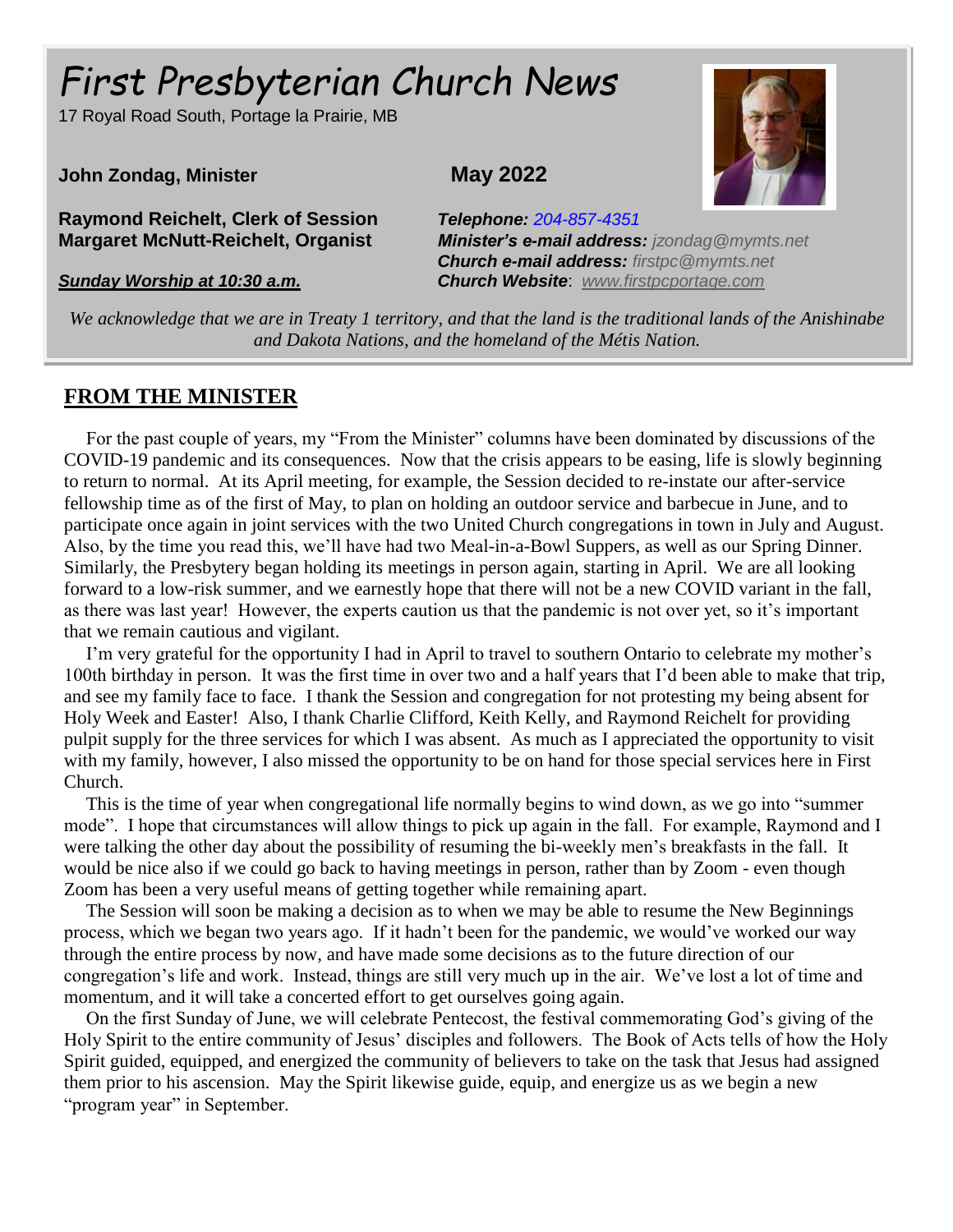## **VACATION**

John will be taking his remaining three weeks of vacation time in the summer. The dates will likely be 27 June to 17 July, although they remain to be confirmed — keep an eye on the weekly Announcements Sheet. If a pastoral need should arise while he is away, please call your elder to find out which ministers are available to assist you.

## **SESSION NEWS**

The Session continues to meet by Zoom on the fourth Thursday evening of the month. Here are some highlights of the March and April Session meetings:

- In light of the "advisory vote" taken at the Annual Meeting, the Session created a Wedding Policy for the congregation that employs the definition of marriage as "a covenant relationship between a man and a woman". It was decided to review the policy in a year.
- Changes were made to our congregation's Rental Policy (see the separate announcement for details).
- Pandemic protocols were revised, in light of the decision of the provincial government to ease restrictions as of the 15th of March.
- Margaret Dunn was appointed Roll Clerk (the person who keeps track of the Session's official membership roll for the congregation).
- It was decided that there will be no requirement for people to be vaccinated in order to volunteer at any of our fundraising dinners.
- A contract was drawn up with Citizens on Patrol for the use of the Church Hall one Tuesday evening per month for its monthly meetings.
- It was decided that our congregation would again participate in joint services with McKenzie United Church and Trinity United Church this summer, after a two-year hiatus due to the pandemic (see the separate announcement for details).
- It was decided not to have a pictorial directory done this year.
- It was decided to resume our weekly coffeeand-fellowship time in the Church Hall following the service, beginning the 1st of May.
- It was decided to have an Outdoor Service and Barbecue once again; following a twoyear hiatus (see the separate announcement for details).

## **COMMUNION**



Our June Communion service will be held on Sunday, 5 June. The procedure that we followed for our past three Communion services (people going forward to receive the elements either individually or in family groups) worked well, so, unless the Session decides differently, we will follow the same procedure again this time.

## **EASTER OFFERING**

Many thanks to everyone who contributed toward our annual **Easter Offering**! The amount contributed totaled **\$1,025.00** as of the end of April. The regular Summer Offering envelope will be mailed out in July.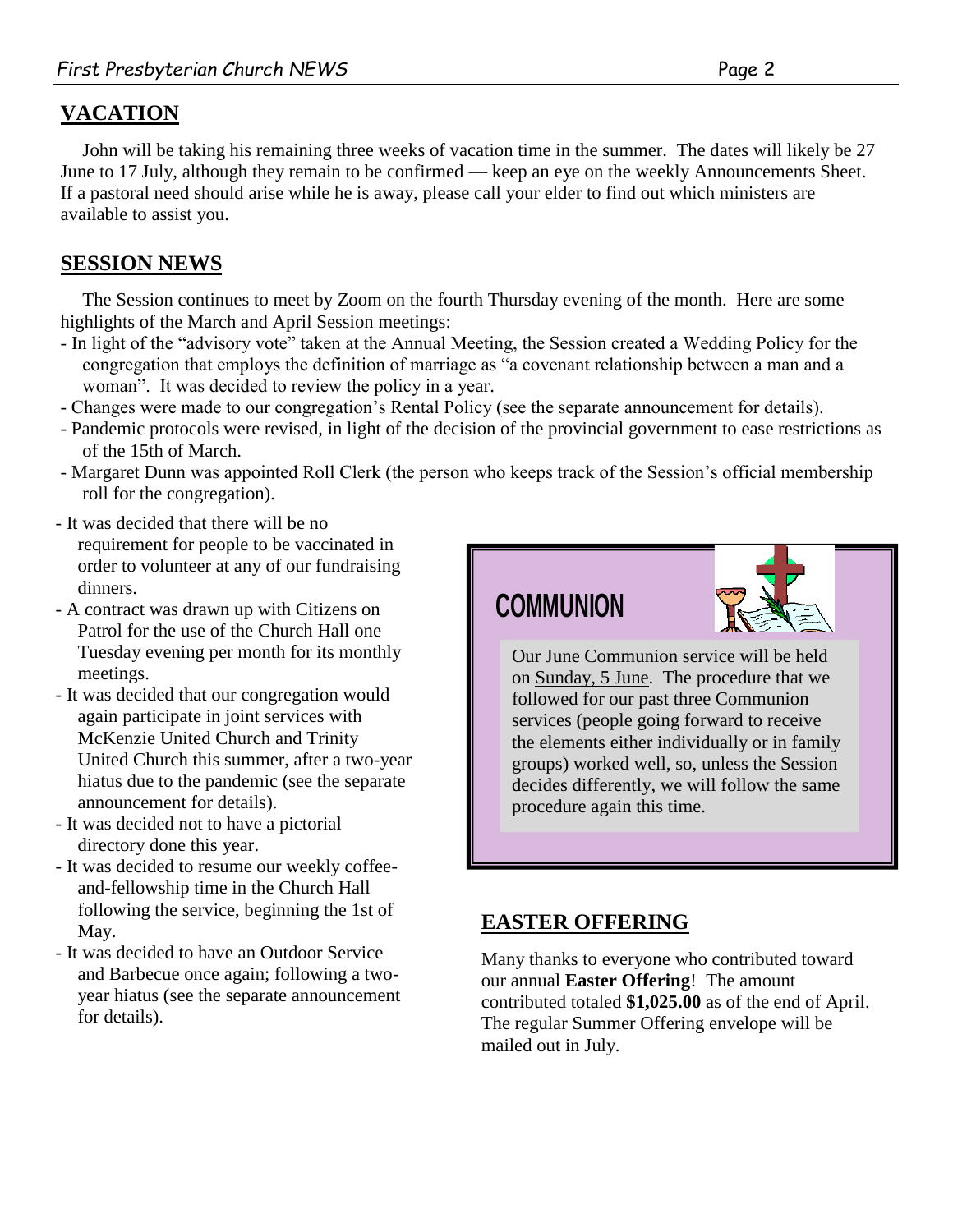#### **PRESBYTERY VISITATION**

At its February meeting, our Presbytery decided to do informal visitations with the three congregations that currently have a full-time minister — which includes ours — to see how things are going after two years of pandemic-related challenges. Each congregation was to be visited by a minister and an elder from another congregation, prior to the May meeting of the Presbytery, which was held on the 18th of May. Obviously, though, our visit has not yet taken place! Keep an eye on the weekly Announcements Sheet for further news on this.

#### **GENERAL ASSEMBLY**

John Zondag will be a "commissioner" to this year's General Assembly, which will be held from Sunday, 5 June, to Wednesday, 8 June. Earlier in the year, the decision was made that the Assembly would again be held online, as it was last year. This means that, although John will not need to travel to attend the Assembly, he will be "tied up" for the four days that the Assembly is held. It will begin on the afternoon of the 5th, so it will not interfere with our service that day. To avoid interruptions and distractions, John will probably participate in the proceedings from home rather than from the church office. However, he will check the church's voicemail for messages each evening, and will be checking his e-mail daily as well.

Commissioners (or delegates) to the General Assembly are chosen by each Presbytery — one sixth of all actively-serving ministers and diaconal ministers, plus an equal number of elders. Because of the small number of ministers in our Presbytery (the Presbytery of Brandon), we send only one minister and one elder to the General Assembly each year. Unfortunately, we weren't able to find an elder willing or available to serve as a commissioner this year, so John will be representing our Presbytery by himself.

#### **BIRTHDAYS, ANNIVERSARIES, ETC.**

have a photo of a significant family occasion, event, or accomplishment that you would like to share, please At one time, we used to list everyone's birthdays and anniversary dates in the Newsletter. The suggestion has been made that we start doing so again. So we will start listing birthdays and anniversaries in the September-October issue of the Newsletter (just the month and day, of course; not the year). If you would like your date(s) listed, please let Lisa Sneesby know what they are [\(bsneesby@mymts.net\)](mailto:bsneesby@mymts.net). Also, if you give or send it to Lisa, and it will be included in the next issue of the Newsletter.

#### OUNANED CEDVICE COUEDIII F **SUMMER SERVICE SCHEDULE**

This summer, we will resume our normal practice of holding joint services with McKenzie United Church and Trinity United Church, beginning the first Sunday in July. The theme for our summer services will be "Miracle Stories". As usual, each congregation will host three services in a row, as  $\mathcal{L}$  follows: follows:

3, 10, 17 July - McKenzie United Church

- 24, 31 July; 7 August First Presbyterian Church
- 14, 21, 28 August Trinity United Church

This year, all services will be led by the minister of the host congregation.

Regular services will resume in all three congregations beginning the Labor Day weekend (4 September).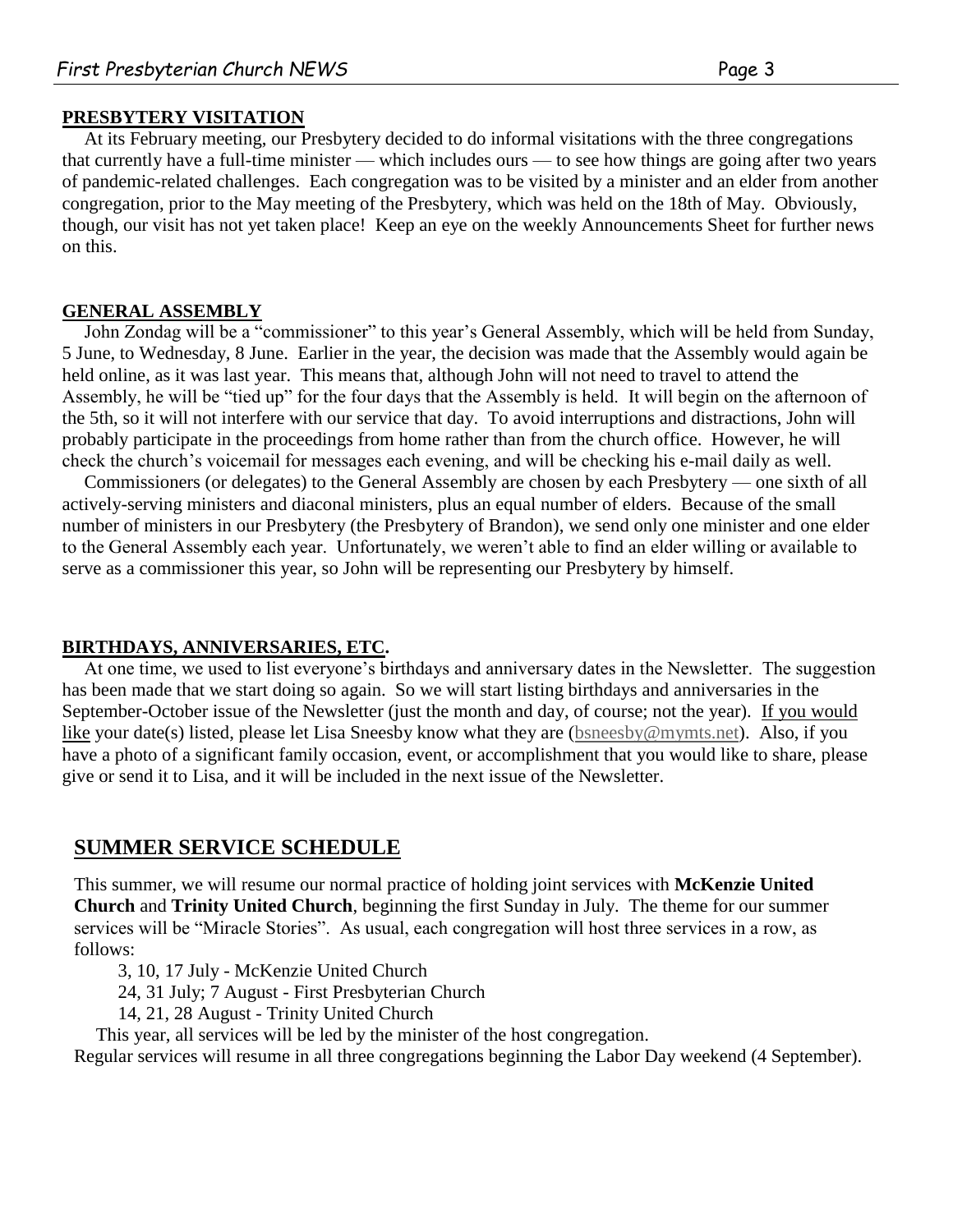## **FINANCES:**

#### **FIRST PRESBYTERIAN CHURCH – 2022 JANUARY – APRIL 2022**

#### **FINANCES:**

| <b>SURPLUS (DEFICIT):</b> | (2,965,35) |
|---------------------------|------------|
| <b>EXPENSES PAID:</b>     | 33,701.39  |
| INCOME RECEIVED:          | 30,736.04  |

**Included in the above income is: \$2,430.96 from the Canada Employment Wage Subsidy (CEWS) as well as \$10,000.00 from the Endowment Fund**

**PRESBYTERIANS SHARING – Total Allocation for 2022 is \$3,200.00** DONATIONS RECEIVED: 540.00

| FUNDRAISING:    |        |
|-----------------|--------|
| INCOME:         | 365.00 |
| EXPENSES:       | 81.95  |
| <b>SURPLUS:</b> | 283.05 |

**The summary of the surplus from the following events:**

| <b>Spring Dinner</b>  | 0.00 |
|-----------------------|------|
| <b>Fall Supper</b>    | 0.00 |
| Meal In A Bowl 283.05 |      |

**Thank you for your donations to our Special Appeal offering. The total amount received to date is \$950.00**

**Thank you for your generous donations to our Easter Offering. The total amount received was \$1,025.00**

## **UPCOMING EVENTS AND MEETINGS**

We are gradually resuming a number of our regular activities, although some continue to be held by Zoom.

#### **a) Regularly-scheduled events:**

- Bible study Tuesday evenings at 7:00 by Zoom (until the current study concludes)
- Finance & Maintenance Committee 2nd Wednesday of the month, 6:30 p.m. by Zoom (except July and August)
- Session meetings 4th Thursday of the month, 7:00 p.m. by Zoom (except July)

#### **b) One-time events:**

- Communion Sunday 5 June
- Outdoor Service and Barbecue Sunday, 12 June, 10:30 a.m.
- Joint summer services begin Sunday, 3 July
- Regular services resume Sunday, 4 September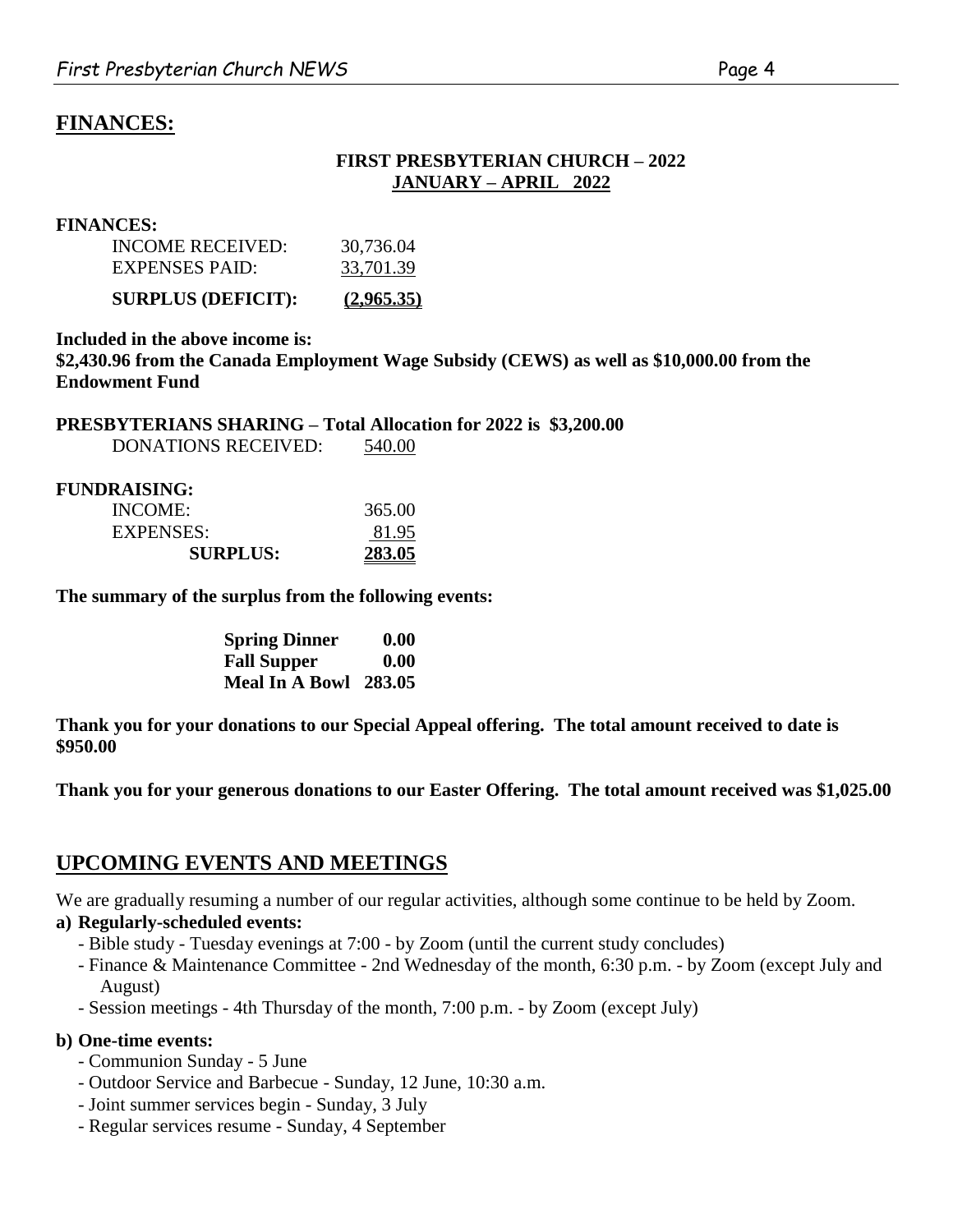## **FIRST PRESBYTERIAN CHURCH ENDOWMENT FINANCIAL STATEMENT – April 30, 2022**

| <b>REVENUE:</b>                                                                     | <b>MONTH</b>                   | $Y-T-D$          |  |
|-------------------------------------------------------------------------------------|--------------------------------|------------------|--|
| High Interest Saving Account – Stride CU<br><b>Investment Interest - Stride CU</b>  | .97                            | 7.07             |  |
| Share Dividend - Stride CU<br>Investment Redeemed - Stride CU                       | 18.53                          | 18.53            |  |
| <b>Memorial Gifts</b>                                                               |                                | 380.00           |  |
| <b>Honour Gifts</b>                                                                 |                                |                  |  |
| <b>Offering Envelopes</b>                                                           |                                | 10.00            |  |
| <b>TOTAL REVENUE</b>                                                                | 19.50                          | 415.60           |  |
| <b>EXPENSES:</b>                                                                    |                                |                  |  |
| <b>Bank Charges - Stride CU</b>                                                     |                                | .75              |  |
| <b>Investment Purchase</b>                                                          |                                |                  |  |
| Finance & Maintenance<br>Miscellaneous                                              |                                | 10,000.00        |  |
| <b>TOTAL EXPENSES</b>                                                               |                                | 10,000.75        |  |
| <b>BANK: STRIDE CREDIT UNION (SCU) (Chequing Account)</b>                           |                                |                  |  |
| Opening Balance: January 1, 2022                                                    | \$3,121.93                     |                  |  |
| <b>Total Revenue Year to Date</b>                                                   | 408.53                         |                  |  |
| <b>Total Expense Year to Date</b>                                                   | 3,000.75                       |                  |  |
| Closing Balance: April 30, 2022                                                     | \$<br>529.71                   |                  |  |
| <b>BANK: STRIDE CREDIT UNION (High Interest Saving Account) – Included Below **</b> |                                |                  |  |
| Opening Balance: January 1, 2022                                                    | \$11,695.80                    |                  |  |
| Total Revenue - Year to Date                                                        | 7.07                           |                  |  |
| Total Expenses - Year to Date                                                       | 7,000.00                       |                  |  |
| Closing Balance: April 30, 2022                                                     | 4,702.87 - Included below $**$ |                  |  |
| <b>INVESTMENTS:</b>                                                                 |                                |                  |  |
| <b>DATE</b><br><b>BANK</b>                                                          | <b>INVESTMENT AMOUNT</b>       |                  |  |
| <b>PURCHASED</b>                                                                    |                                |                  |  |
| April/19<br>High Interest Saving Account**<br>SCU                                   |                                | **<br>\$4,702.87 |  |
| SCU TD Due Oct 14/22 @1.100% 307879<br>Oct 14/21                                    |                                | 33,450.22        |  |
| May 25/18<br>SCU TD Due May 25/22 @1.00% 370687                                     |                                | 23,020.06        |  |
| Oct 31/17<br>Westbourne Due Oct 31/23 @ 1.50% 400450                                |                                | 1,500.00         |  |

## **TOTAL INVESTMENTS \$62,673.15**

## TD – Term Deposit **ENDOWMENT HAS GIVEN CHURCH \$10,000.00 to date in 2022**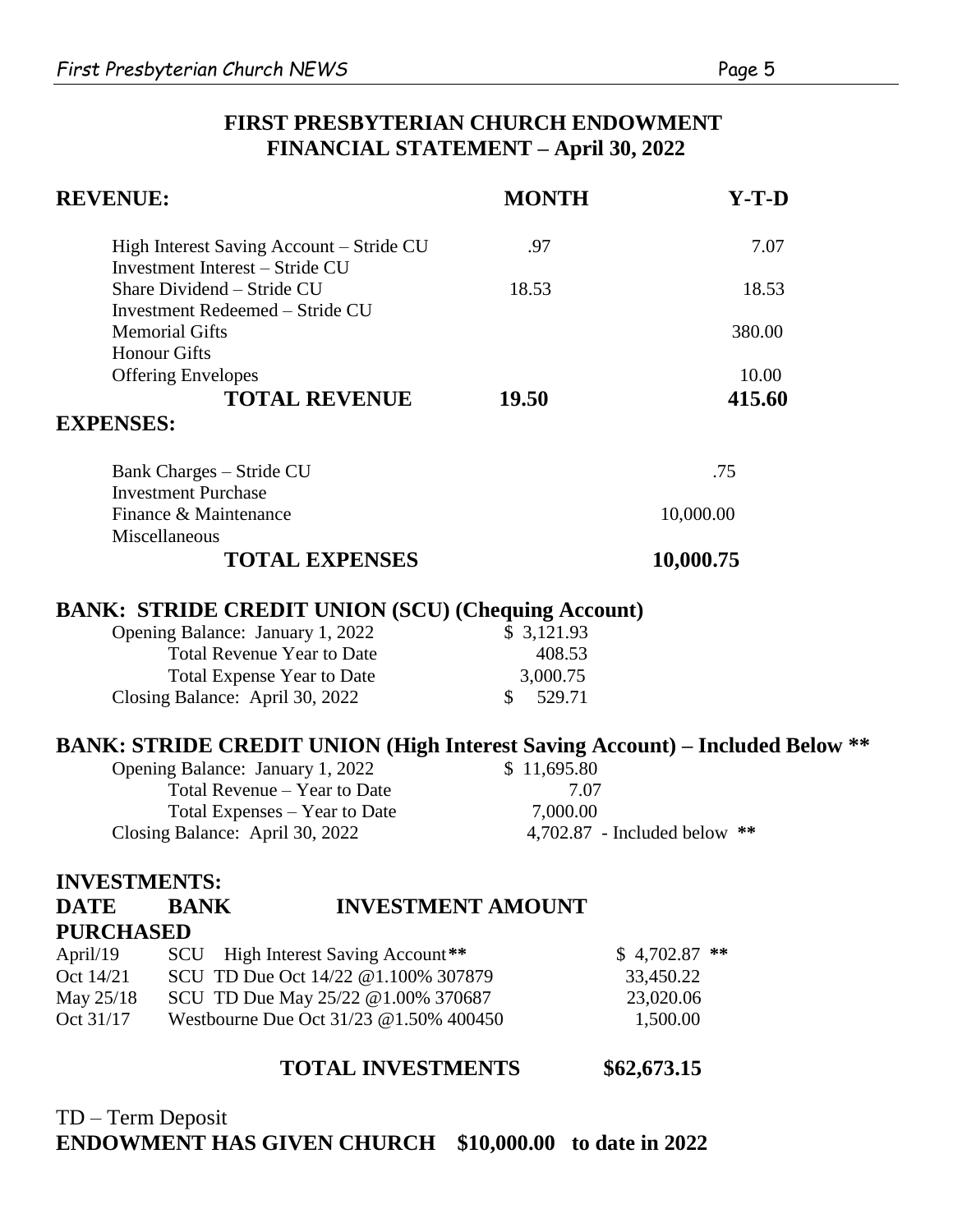#### **RENTAL POLICY**

When the Session was drawing up a Wedding Policy for the congregation in March, it discovered that there should be no difference between the fees charged to members of the congregation and non-members for the use of the church. This is a requirement, not of the national church, but of the **Canada Revenue Agency**, which stipulates that members who receive charitable receipts from an organization may not receive any personal benefit as a result of their contributions. Our rental policy has therefore been changed accordingly. At the same time, the refundable cleanup/damage deposit was raised from \$75 to \$125. Please take note.

#### **PRESBYTERIAN CHURCH HERITAGE CENTRE**

The National Presbyterian Museum, formerly housed in a church in Toronto, has been forced to relocate, due to redevelopment of the church building. It is in the process of moving to a small United Church (which was a Presbyterian Church prior to 1925) in Carlisle, Ont., northwest of London. At the same time, its name has been changed to the **Presbyterian Church Heritage Centre**. It is scheduled to re-open in 2023, and is seeking financial support from the church at large. For more information, and/or to make a donation, you can visit the PCHC's website, which is [www.pcheritagecentre.ca.](http://www.pcheritagecentre.ca/) Donations can also be made by cheque, payable to The Presbyterian Church in Canada / PCHC, and mailed to PCHC, RR 3, Denfield, Ont. N0M 1P0.

#### **OUTDOOR SERVICE**

We will once again be holding an **Outdoor Service and Barbecue**, following a two-year hiatus due to the pandemic. The date is Sunday, 12 June, and Bruce and Lisa Sneesby have invited us once again to hold it at their farm (78115 Highway 50, just north of Highway 16, past Westbourne). The service will begin at our regular time of 10:30 a.m., and will be followed by a barbecue.

#### **SPRING DINNER**

 The Spring Dinner – take-out style – went very well! We sold 129 meals. We served turkey, ham and all the fixings. People liked having the time slots for pickup. They didn't have to stand in line.

 I want to thank – Winnie Duncan from Queen's Court Apts., Penny Dufresne from Lakeshore Apts., Sheila Riendeau from Windsor Apts., Jocelyn Warren from Dalton Estates, Brenda Moorhouse from Meighen Estates for taking the orders and delivering them to the residents in their buildings. Approximate profit for the meal was \$1786.00

 Thank you to everyone who helped me, who donated cash, and all those that worked on Saturday as well as Sunday. Every bit helps keep the doors open of First Presbyterian Church.

Thank you all again! Lisa Sneesby

#### **FINANCE & MAINTENANCE**

 Not a lot to report from the Finance and Maintenance Committee. The committee would like to thank all those who contributed to the Special Appeal that went out. You managed to raise a total of \$950. Thank you so much.

 Now that spring is here, someone finally showed up to inspect the furnace for us. It is in good shape. The new boiler seems to be working ok. We are going to have the air conditioner inspected to ensure it works well throughout the summer months.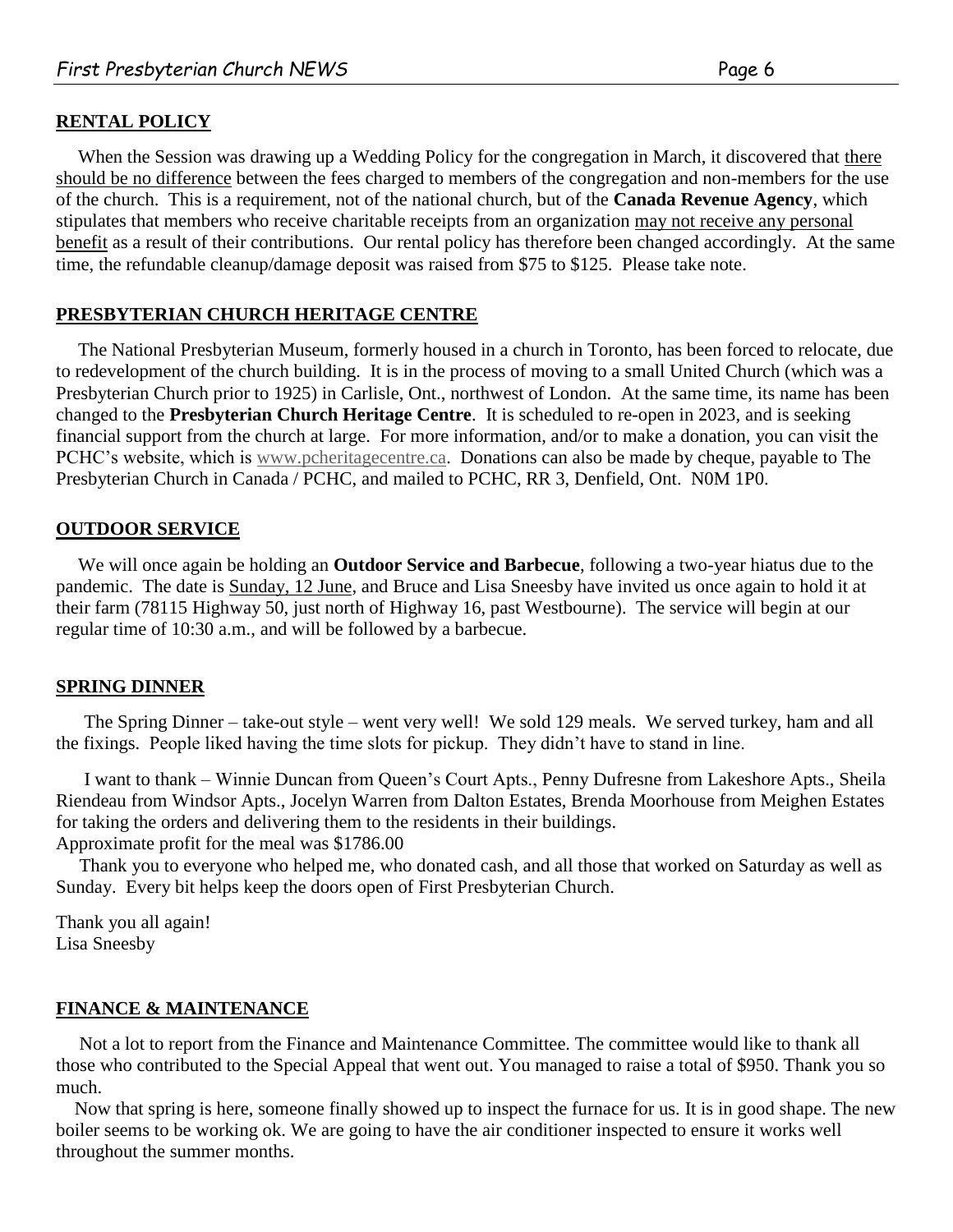Unfortunately with our shrinking congregation and COVID our finances continue to be a problem for the church. We will most likely have to rely on the Endowment Fund more than expected. Please continue to pray for our church, our Minister and the wider Christian church. May God continue to bless you.

 $\sim$  Keith Kelly  $\sim$ 

#### **HAPPENINGS in FIRST CHURCH**



### **CONGRATULATIONS!**

Congratulations to Maggie Muirhead, daughter of Roberta Kelly, for graduating with a Bachelor of Education with honors. She has started her teaching career in Bangkok, Thailand, teaching a Kindergarten class in an International English School, for a term of one year, most likely longer. She arrived safely after a 24 hour flight, has settled right in with lots of new friends and loving it so far!